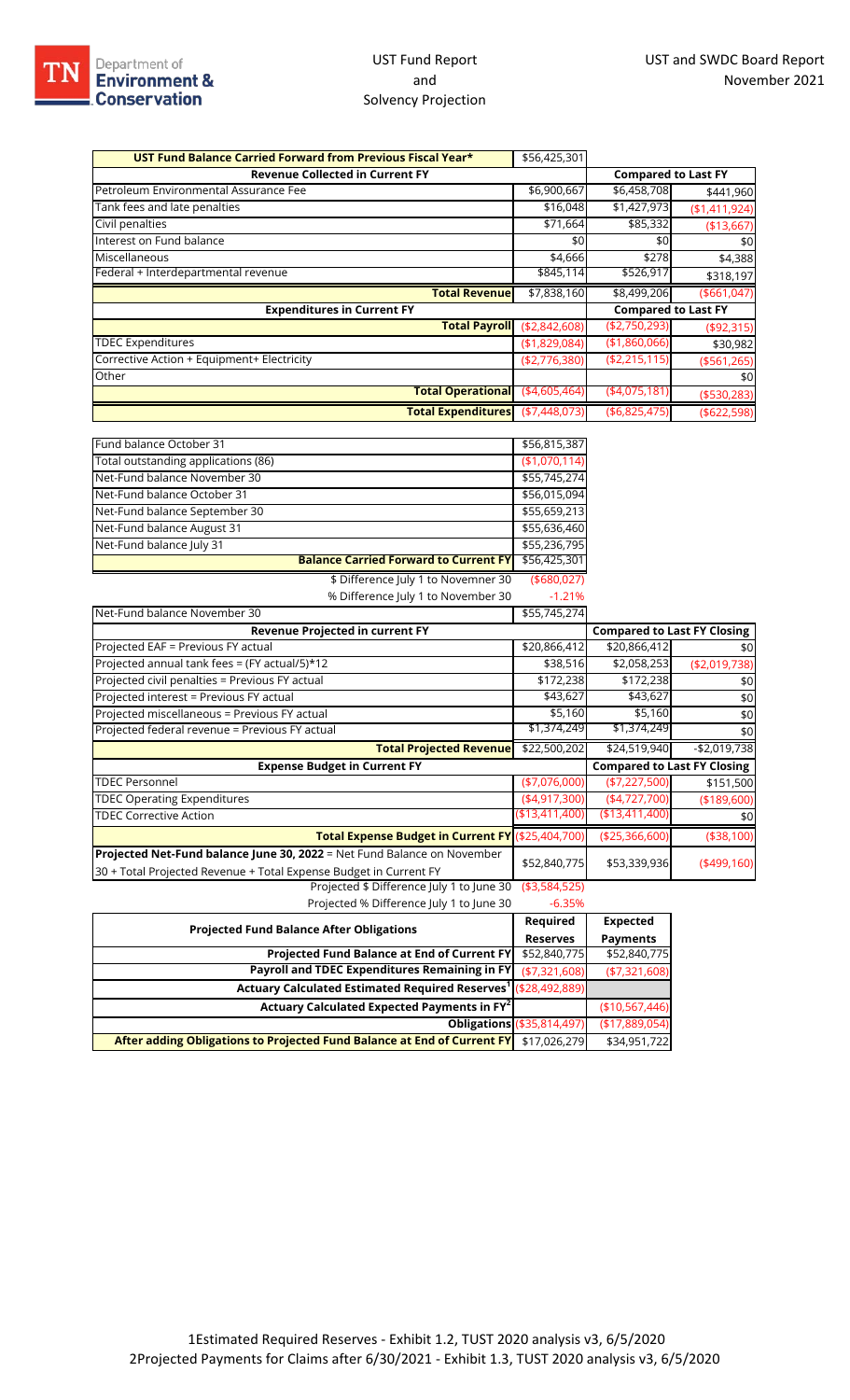## UST Fund Report and Solvency Projection

| UST Fund Balance Carried Forward from Previous Fiscal Year* | \$56,425,301   |                            |               |
|-------------------------------------------------------------|----------------|----------------------------|---------------|
| <b>Revenue Collected in Current FY</b>                      |                | <b>Compared to Last FY</b> |               |
| Petroleum Environmental Assurance Fee                       | \$5,234,670    | \$4,807,986                | \$426,685     |
| Tank fees and late penalties                                | \$19,486       | \$1,134,290                | (\$1,114,804) |
| Civil penalties                                             | \$48,555       | \$81,414                   | ( \$32, 859)  |
| Interest on Fund balance                                    | \$0            | \$0                        | \$0           |
| Miscellaneous                                               | \$2,432        | \$278                      | \$2,154       |
| Federal + Interdepartmental revenue                         | \$659,326      | \$505,745                  | \$153,580     |
| <b>Total Revenue</b>                                        | \$5,964,469    | \$6,529,713                | $(*565,244)$  |
| <b>Expenditures in Current FY</b>                           |                | <b>Compared to Last FY</b> |               |
| <b>Total Payroll</b>                                        | ( \$2,311,575) | ( \$2,191,005)             | (\$120,570)   |
| <b>TDEC Expenditures</b>                                    | ( \$1,362,580) | (\$1,433,390)              | \$70,810      |
| Corrective Action + Equipment+ Electricity                  | (\$1,860,723)  | (\$1,742,176)              | ( \$118,548)  |
| Other                                                       |                |                            | \$0           |
| <b>Total Operational</b>                                    | ( \$3,223,303) | ( \$3,175,566)             | (47,737)      |
| Total Expenditures (\$5,534,878)                            |                | ( \$5,366,571)             | (\$168,307)   |

| Fund balance October 31                                                                                                                     | \$56,854,892     |                                    |               |
|---------------------------------------------------------------------------------------------------------------------------------------------|------------------|------------------------------------|---------------|
| Total outstanding applications (64)                                                                                                         | (\$839,798)      |                                    |               |
| Net-Fund balance October 31                                                                                                                 | \$56,015,094     |                                    |               |
| Net-Fund balance September 30                                                                                                               | \$55,659,213     |                                    |               |
| Net-Fund balance August 31                                                                                                                  | \$55,636,460     |                                    |               |
| Net-Fund balance July 31                                                                                                                    | \$55,236,795     |                                    |               |
| <b>Balance Carried Forward to Current FY</b>                                                                                                | \$56,425,301     |                                    |               |
| \$ Difference July 1 to October 31                                                                                                          | (410,207)        |                                    |               |
| % Difference July 1 to October 31                                                                                                           | $-0.73%$         |                                    |               |
| Net-Fund balance October 31                                                                                                                 | \$56,015,094     |                                    |               |
| Revenue Projected in current FY                                                                                                             |                  | <b>Compared to Last FY Closing</b> |               |
| Projected EAF = Previous FY actual                                                                                                          | \$20,866,412     | \$20,866,412                       | \$0           |
| Projected annual tank fees = (FY actual/4)*12                                                                                               | \$58,459         | \$2,058,253                        | (\$1,999,795) |
| Projected civil penalties = Previous FY actual                                                                                              | \$172,238        | \$172,238                          | \$0           |
| Projected interest = Previous FY actual                                                                                                     | \$43,627         | \$43,627                           | \$0           |
| Projected miscellaneous = Previous FY actual                                                                                                | \$5,160          | \$5,160                            | \$0           |
| Projected federal revenue = Previous FY actual                                                                                              | \$1,374,249      | \$1,374,249                        | \$0           |
| <b>Total Projected Revenue</b>                                                                                                              | \$22,520,145     | \$24,519,940                       | $-$1,999,795$ |
| <b>Expense Budget in Current FY</b>                                                                                                         |                  | <b>Compared to Last FY Closing</b> |               |
| <b>TDEC Personnel</b>                                                                                                                       | (\$7,076,000)    | ( \$7,227,500)                     | \$151,500     |
| <b>TDEC Operating Expenditures</b>                                                                                                          | ( \$4, 917, 300) | $(*4,727,700)$                     | (\$189,600)   |
| <b>TDEC Corrective Action</b>                                                                                                               | ( \$13,411,400)  | ( \$13,411,400)                    | \$0           |
| Total Expense Budget in Current FY (\$25,404,700)                                                                                           |                  | (\$25,366,600)                     | (\$38,100)    |
| Projected Net-Fund balance June 30, 2022 = Net Fund Balance on October 31 + Total<br>Projected Revenue + Total Expense Budget in Current FY | \$53,130,539     | \$53,339,936                       | (\$209,397)   |
| Projected \$ Difference July 1 to June 30                                                                                                   | ( \$3,294,762)   |                                    |               |

Projected % Difference July 1 to June 30 -5.84%

| <b>Projected Fund Balance After Obligations</b>                                      |                                   | Expected        |
|--------------------------------------------------------------------------------------|-----------------------------------|-----------------|
|                                                                                      |                                   | <b>Payments</b> |
| Projected Fund Balance at End of Current FY                                          | \$53,130,539                      | \$53,130,539    |
| Payroll and TDEC Expenditures Remaining in FY                                        | (\$8,319,145)                     | ( \$8,319,145)  |
| Actuary Calculated Estimated Required Reserves <sup>1</sup> (\$28,492,889)           |                                   |                 |
| Actuary Calculated Expected Payments in FY <sup>2</sup>                              |                                   | (\$10,567,446)  |
|                                                                                      | <b>Obligations (\$36,812,034)</b> | ( \$18,886,591) |
| After adding Obligations to Projected Fund Balance at End of Current FY \$16,318,504 |                                   | \$34,243,947    |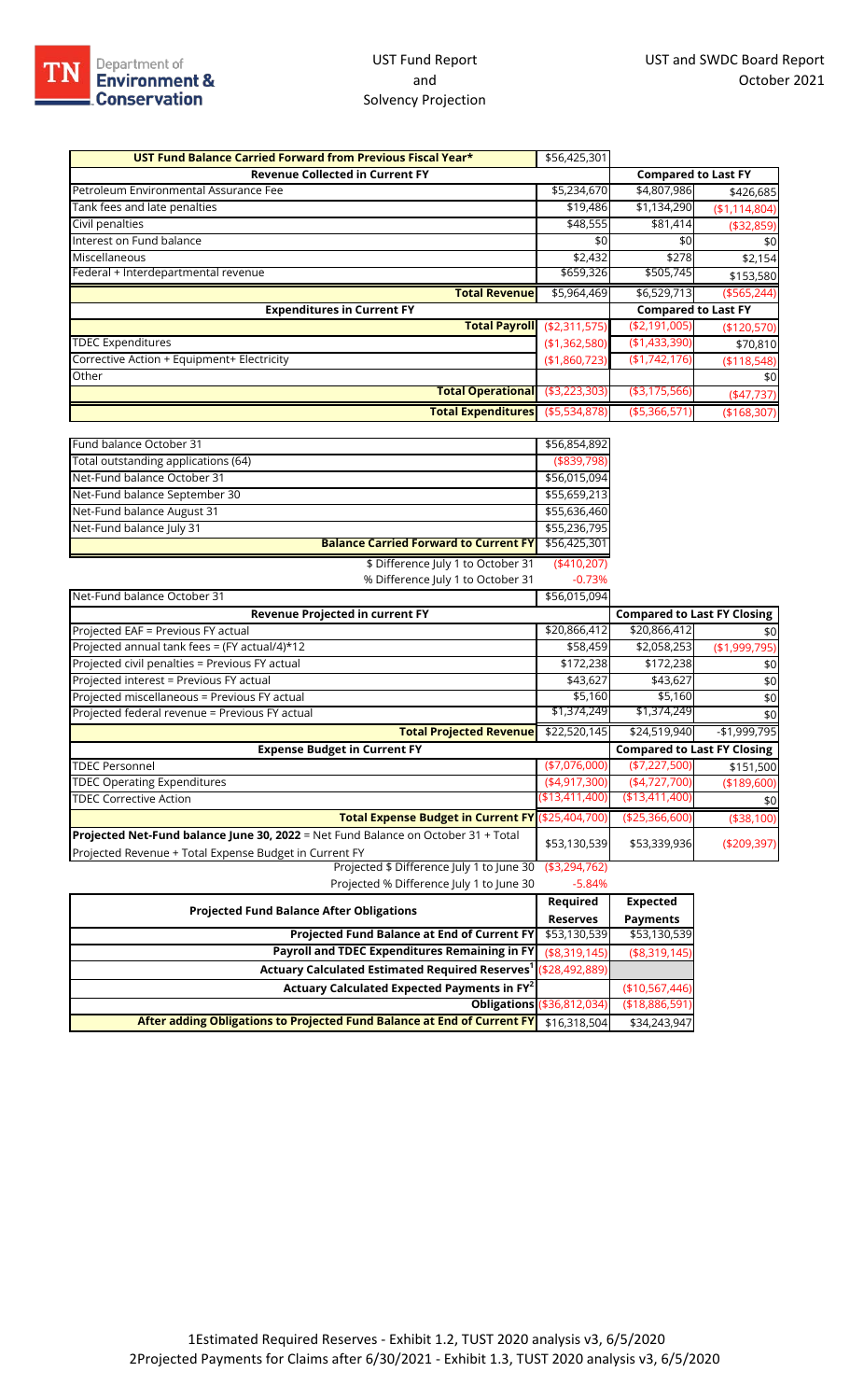## UST Fund Report and Solvency Projection

| UST Fund Balance Carried Forward from Previous Fiscal Year* | \$56,425,301   |                            |               |
|-------------------------------------------------------------|----------------|----------------------------|---------------|
| <b>Revenue Collected in Current FY</b>                      |                | <b>Compared to Last FY</b> |               |
| Petroleum Environmental Assurance Fee                       | \$3,467,717    | \$3,210,692                | \$257,025     |
| Tank fees and late penalties                                | \$15,877       | \$756,255                  | $(*740,378)$  |
| Civil penalties                                             | \$41,261       | \$72,736                   | ( \$31,475)   |
| Interest on Fund balance                                    | \$0            | \$0                        | \$0           |
| Miscellaneous                                               | \$2,432        | \$178                      | \$2,254       |
| Federal + Interdepartmental revenue                         | \$388,909      | \$380,205                  | \$8,704       |
| <b>Total Revenue</b>                                        | \$3,916,197    | \$4,420,066                | ( \$503, 869) |
| <b>Expenditures in Current FY</b>                           |                | <b>Compared to Last FY</b> |               |
| <b>Total Payroll</b>                                        | (\$1,704,488)  | (\$1,636,824)              | ( \$67,664)   |
| <b>TDEC Expenditures</b>                                    | (\$1,020,112)  | (\$998,096)                | (\$22,015)    |
| Corrective Action + Equipment+ Electricity                  | (\$1,109,923)  | ( \$953, 891)              | (\$156,033)   |
| Other                                                       |                |                            | \$0           |
| <b>Total Operational</b>                                    | ( \$2,130,035) | ( \$1,951,987)             | (\$178,048)   |
| <b>Total Expenditures</b>                                   | ( \$3,834,523) | ( \$3,588,811)             | ( \$245,712)  |
|                                                             |                |                            |               |
| Fund balance September 30                                   | \$56,506,974   |                            |               |
| Total outstanding applications (97)                         | (\$47,761)     |                            |               |
| Net-Fund balance September 30                               | \$55,659,213   |                            |               |
| Net-Fund balance August 31                                  | \$55,636,460   |                            |               |
| Net-Fund balance July 31                                    | \$55,236,795   |                            |               |
| <b>Balance Carried Forward to Current FY</b>                | \$56,425,301   |                            |               |
| \$ Difference July 1 to September 30                        | ( \$766,087)   |                            |               |

% Difference July 1 to September 30 -1.36%

|                 | \$20,866,412                              | \$0                                                                                                                                                                                                |
|-----------------|-------------------------------------------|----------------------------------------------------------------------------------------------------------------------------------------------------------------------------------------------------|
|                 | \$2,058,253                               | (\$1,994,744)                                                                                                                                                                                      |
|                 | \$172,238                                 | \$0                                                                                                                                                                                                |
| \$43,627        | \$43,627                                  | \$0                                                                                                                                                                                                |
|                 | \$5,160                                   | \$0                                                                                                                                                                                                |
|                 | \$1,374,249                               | \$0                                                                                                                                                                                                |
|                 | \$24,519,940                              | $-$1,994,744$                                                                                                                                                                                      |
|                 |                                           |                                                                                                                                                                                                    |
| $(*7,076,000)$  | (\$7,227,500)                             | \$151,500                                                                                                                                                                                          |
| (4,917,300)     | (4,727,700)                               | (\$189,600)                                                                                                                                                                                        |
| (\$13,411,400)  | ( \$13,411,400)                           | \$0                                                                                                                                                                                                |
| (\$25,404,700)  | (\$25,366,600)                            | (\$38,100)                                                                                                                                                                                         |
|                 | \$53,339,936                              | (\$560,227)                                                                                                                                                                                        |
|                 |                                           |                                                                                                                                                                                                    |
| $-6.46%$        |                                           |                                                                                                                                                                                                    |
| Required        | <b>Expected</b>                           |                                                                                                                                                                                                    |
| <b>Reserves</b> | <b>Payments</b>                           |                                                                                                                                                                                                    |
|                 | \$52,779,709                              |                                                                                                                                                                                                    |
| (\$9,268,700)   | ( \$9, 268, 700)                          |                                                                                                                                                                                                    |
|                 |                                           |                                                                                                                                                                                                    |
|                 | \$20,866,412<br>\$5,160<br>( \$3,645,592) | \$55,659,213<br><b>Compared to Last FY Closing</b><br>\$63,509<br>\$172,238<br>\$1,374,249<br>\$22,525,196<br><b>Compared to Last FY Closing</b><br>\$52,779,709<br>\$52,779,709<br>(\$28,492,889) |

| Actuary Calculated Expected Payments in FY <sup>2</sup>                 |                 | (\$10,567,446)  |
|-------------------------------------------------------------------------|-----------------|-----------------|
| <b>Obligations</b>                                                      | ( \$37,761,589] | ( \$19,836,146) |
| After adding Obligations to Projected Fund Balance at End of Current FY | \$15,018,120    | \$32,943,563    |
|                                                                         |                 |                 |
|                                                                         |                 |                 |
|                                                                         |                 |                 |
|                                                                         |                 |                 |
|                                                                         |                 |                 |
|                                                                         |                 |                 |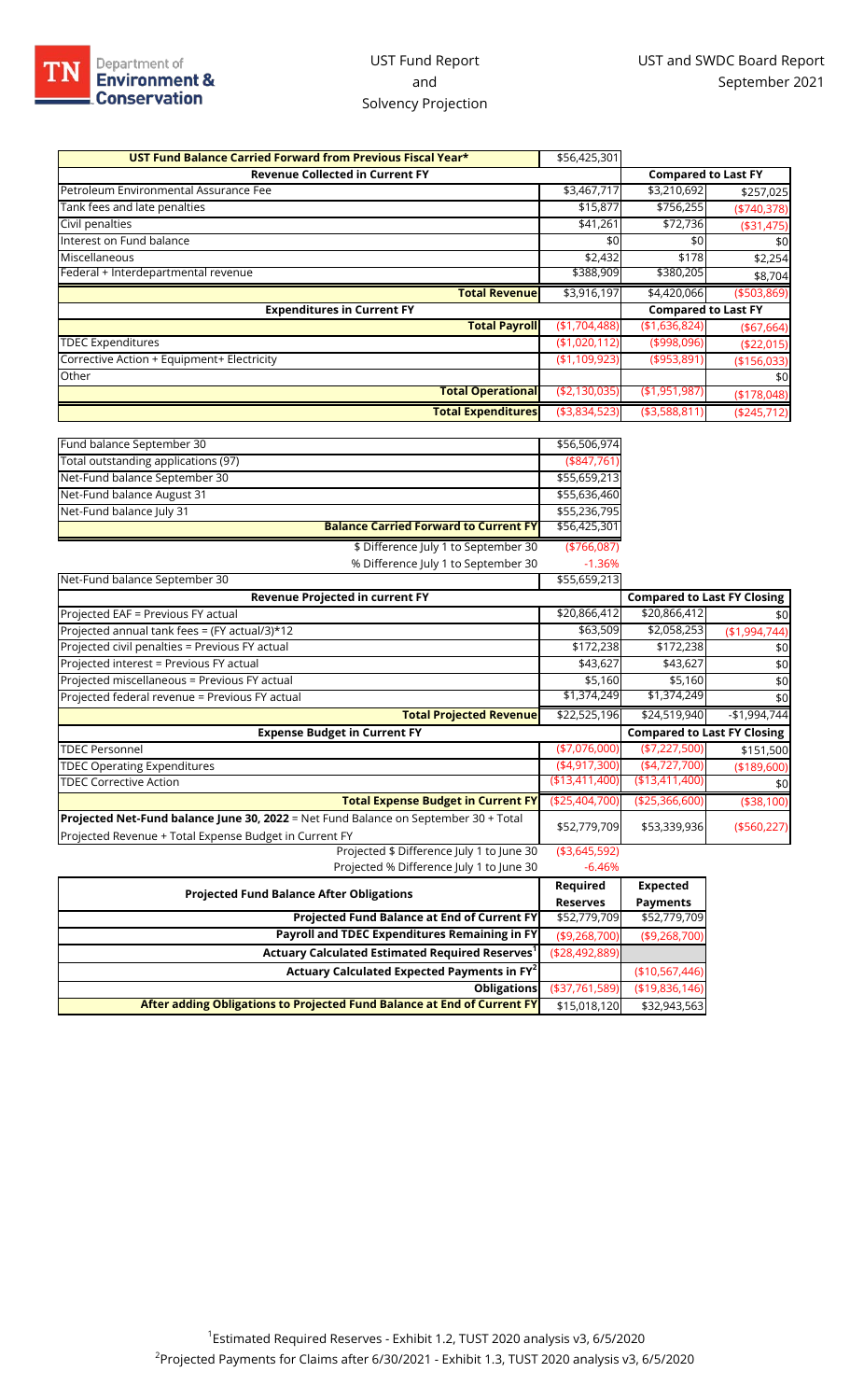## UST Fund Report and Solvency Projection

| UST Fund Balance Carried Forward from Previous Fiscal Year* | \$56,425,301  |                |                            |
|-------------------------------------------------------------|---------------|----------------|----------------------------|
| <b>Revenue Collected in Current FY</b>                      |               |                | <b>Compared to Last FY</b> |
| Petroleum Environmental Assurance Fee                       | \$1,734,190   | \$1,607,083    | \$127,107                  |
| Tank fees and late penalties                                | \$2,182       | \$722,155      | ( \$719, 973)              |
| Civil penalties                                             | \$28,623      | \$37,033       | (\$8,410)                  |
| Interest on Fund balance                                    | \$0           | \$0            | \$0                        |
| Miscellaneous                                               | \$880         | \$178          | \$702                      |
| Federal + Interdepartmental revenue                         | \$226,393     | \$185,443      | \$40,950                   |
| <b>Total Revenuel</b>                                       | \$1,992,269   | \$2,551,892    | ( \$559, 624)              |
| <b>Expenditures in Current FY</b>                           |               |                | <b>Compared to Last FY</b> |
| <b>Total Payroll</b>                                        | (\$1,137,475) | ( \$1,094,848) | (442, 627)                 |
| <b>TDEC Expenditures</b>                                    | ( \$158, 978) | (\$107,142)    | ( \$51, 836)               |
| Corrective Action + Equipment+ Electricity                  | (496,368)     | \$89,291       | (407,076)                  |
| Other                                                       |               | \$0            | \$0                        |
| <b>Total Operational</b>                                    | ( \$655, 346) | (\$17,851      | ( \$637,495)               |
| Total Expenditures (\$1,792,821) (\$1,112,699)              |               |                | ( \$680, 122)              |

| Fund balance August 31                                                           | \$56,624,748                  |                 |                                    |
|----------------------------------------------------------------------------------|-------------------------------|-----------------|------------------------------------|
| Total outstanding applications (89)                                              | ( \$988, 287)                 |                 |                                    |
| Net-Fund balance August 31                                                       | \$55,636,460                  |                 |                                    |
| Net-Fund balance July 31                                                         | \$55,236,795                  |                 |                                    |
| <b>Balance Carried Forward to Current FY</b>                                     | \$56,425,301                  |                 |                                    |
| \$ Difference July 1 to August 31                                                | ( \$788, 840)                 |                 |                                    |
| % Difference July 1 to August 31                                                 | $-1.40%$                      |                 |                                    |
| Net-Fund balance August 31                                                       | \$55,636,460                  |                 |                                    |
| Revenue Projected in current FY                                                  |                               |                 | <b>Compared to Last FY Closing</b> |
| Projected EAF = Previous FY actual                                               | \$20,866,412                  | \$20,866,412    | \$0                                |
| Projected annual tank fees = (FY actual/2)*12                                    | \$13,093                      | \$2,058,253     | (\$2,045,160)                      |
| Projected civil penalties = Previous FY actual                                   | \$172,238                     | \$172,238       | \$0                                |
| Projected interest = Previous FY actual                                          | \$43,627                      | \$43,627        | \$0                                |
| Projected miscellaneous = Previous FY actual                                     | \$5,160                       | \$5,160         | \$0                                |
| Projected federal revenue = Previous FY actual                                   | \$1,374,249                   | \$1,374,249     | \$0                                |
| <b>Total Projected Revenue</b>                                                   | \$22,474,779                  | \$24,519,940    | (\$2,045,160)                      |
| <b>Expense Budget in Current FY</b>                                              |                               |                 | <b>Compared to Last FY</b>         |
| <b>TDEC Personnel</b>                                                            | $(*7,076,000)$                | ( \$7,227,500)  | \$151,500                          |
| <b>TDEC Operating Expenditures</b>                                               | $(*4,917,300)$                | (4,727,700)     | ( \$189, 600)                      |
| <b>TDEC Corrective Action</b>                                                    | (\$13,411,400) (\$13,411,400) |                 | \$0                                |
| Total Expense Budget in Current FY (\$25,404,700) (\$25,366,600)                 |                               |                 | (\$38,100)                         |
| Projected Net-Fund balance June 30, 2022 = Net Fund Balance on August 31 + Total | \$52,706,539                  | \$53,339,936    |                                    |
| Projected Revenue + Total Expense Budget in Current FY                           |                               |                 | ( \$633, 396)                      |
| Projected \$ Difference July 1 to June 30                                        | ( \$3,718,761)                |                 |                                    |
| Projected % Difference July 1 to June 30                                         | $-6.59%$                      |                 |                                    |
|                                                                                  | Required                      | <b>Expected</b> |                                    |
| <b>Projected Fund Balance After Obligations</b>                                  | Dacaruac                      | <b>Daymontc</b> |                                    |

| <b>Projected Fund Balance After Obligations</b>                                                   |                                           | <b>Expected</b> |
|---------------------------------------------------------------------------------------------------|-------------------------------------------|-----------------|
|                                                                                                   |                                           | <b>Payments</b> |
| <b>Projected Fund Balance at End of Current FY</b> \$52,706,539 \$52,706,539                      |                                           |                 |
| Payroll and TDEC Expenditures Remaining in FY (\$10,696,846) (\$10,696,846)                       |                                           |                 |
| Actuary Calculated Estimated Required Reserves <sup>1</sup> (\$29,473,820)                        |                                           |                 |
| Actuary Calculated Expected Payments in FY <sup>2</sup>                                           |                                           | (\$10,931,056)  |
|                                                                                                   | Obligations (\$40,170,666) (\$21,627,902) |                 |
| After adding Obligations to Projected Fund Balance at End of Current FY \$12,535,873 \$31,078,637 |                                           |                 |